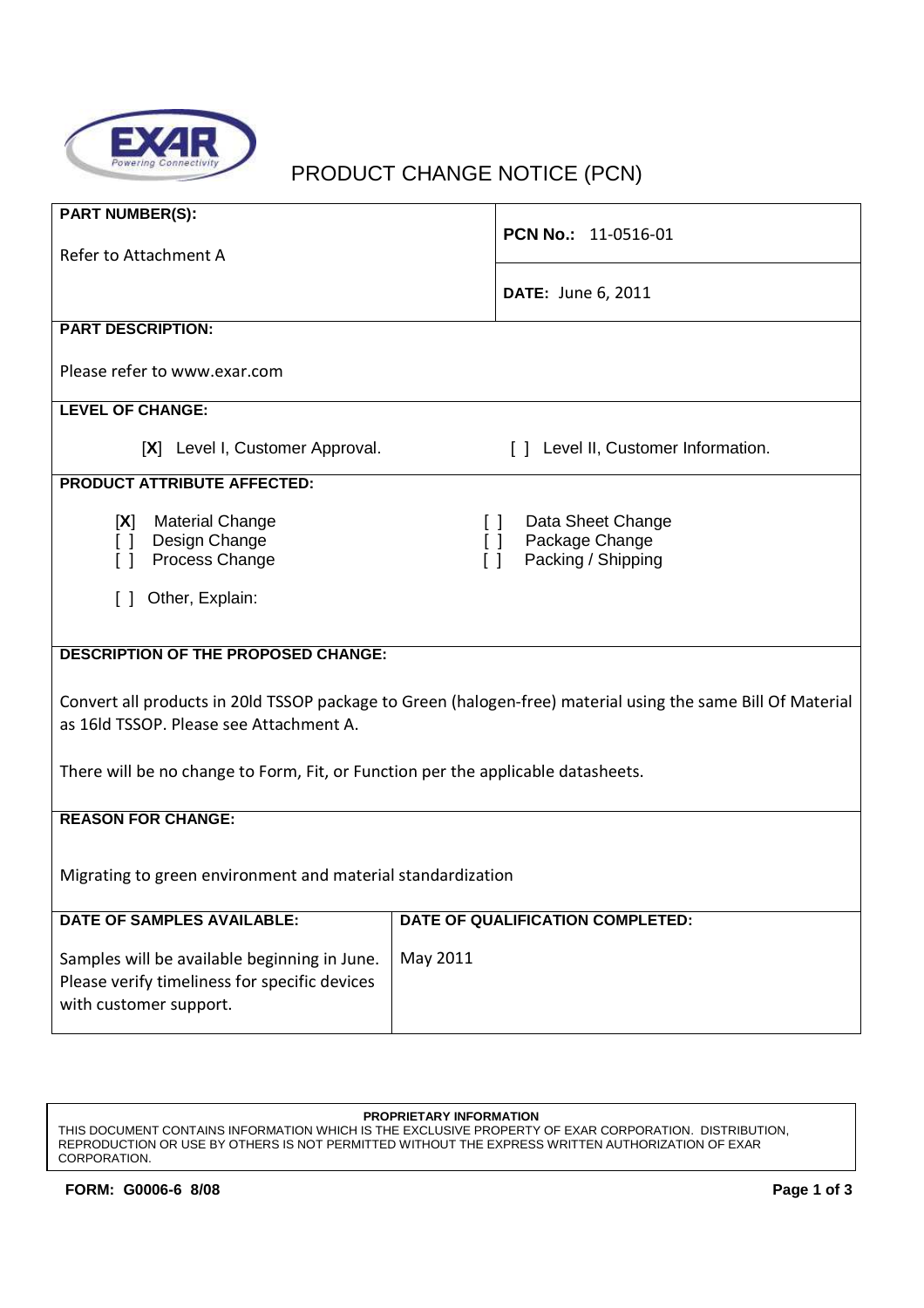

## PRODUCT CHANGE NOTICE

| <b>ESTIMATED CHANGE DATE OR DATE</b><br>CODE:                                                                                                                                                                                                               | <b>SUPPORTING DATA:</b>              |  |  |  |  |  |  |
|-------------------------------------------------------------------------------------------------------------------------------------------------------------------------------------------------------------------------------------------------------------|--------------------------------------|--|--|--|--|--|--|
| Beginning August 2011                                                                                                                                                                                                                                       | Reliability qualification            |  |  |  |  |  |  |
| [X]<br><b>STANDARD DISTRIBUTION</b>                                                                                                                                                                                                                         | $\Box$<br><b>CUSTOM DISTRIBUTION</b> |  |  |  |  |  |  |
| PERSON TO CONTACT WITH QUESTIONS:                                                                                                                                                                                                                           |                                      |  |  |  |  |  |  |
| <b>LISA BEDARD</b><br>Exar Corporation<br>1 Holiday Avenue<br>West Tower, Suite 450<br>Pointe-Claire, Quebec H9R 5N3<br>Tel: (514) 429-1010 ext 210<br>Fax: (514) 695-2548<br>lisa.bedard@exar.com<br>Please acknowledge receipt of this PCN.               |                                      |  |  |  |  |  |  |
| Acknowledged:                                                                                                                                                                                                                                               |                                      |  |  |  |  |  |  |
| Signature                                                                                                                                                                                                                                                   |                                      |  |  |  |  |  |  |
| <b>Printed Name</b>                                                                                                                                                                                                                                         |                                      |  |  |  |  |  |  |
| Company                                                                                                                                                                                                                                                     |                                      |  |  |  |  |  |  |
| <b>Title</b>                                                                                                                                                                                                                                                |                                      |  |  |  |  |  |  |
| <b>Date</b>                                                                                                                                                                                                                                                 |                                      |  |  |  |  |  |  |
| Approved $\Box$<br>Not Approved □ (Approved/Not Approved section not applicable and should be removed for all Level II PCNs)                                                                                                                                |                                      |  |  |  |  |  |  |
|                                                                                                                                                                                                                                                             |                                      |  |  |  |  |  |  |
| <b>PROPRIETARY INFORMATION</b><br>THIS DOCUMENT CONTAINS INFORMATION WHICH IS THE EXCLUSIVE PROPERTY OF EXAR CORPORATION. DISTRIBUTION,<br>REPRODUCTION OR USE BY OTHERS IS NOT PERMITTED WITHOUT THE EXPRESS WRITTEN AUTHORIZATION OF EXAR<br>CORPORATION. |                                      |  |  |  |  |  |  |